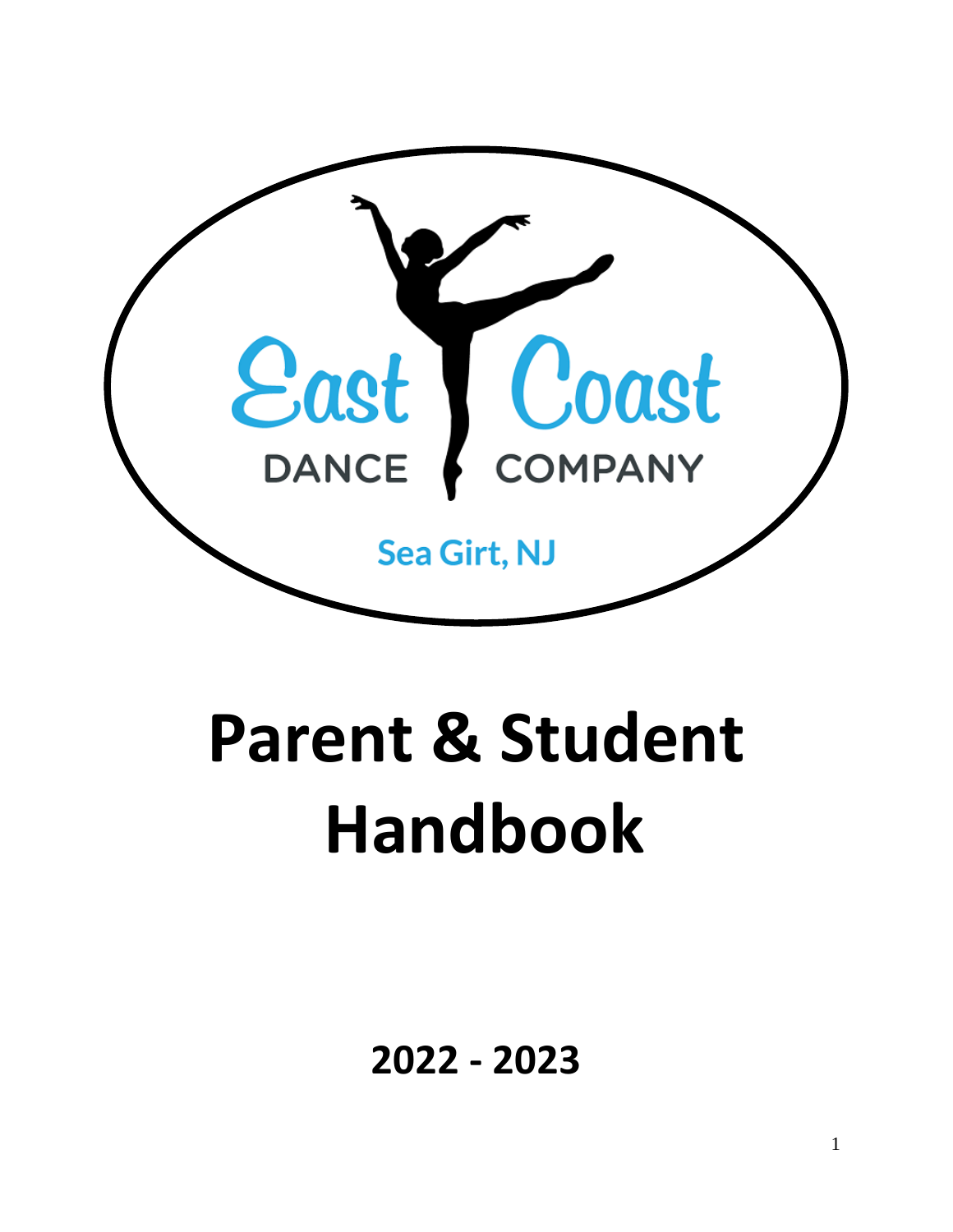

2204 Highway 35, Sea Girt, NJ 08750

### *Welcome!*

We have an exciting dance school year planned for you. This booklet is filled with information covering the entire school year. If you have any questions or concerns, please speak to someone in the office at your earliest convenience.

We request that you keep all communications for the school year as you receive them from our office. In March/April 2023, you will be receiving information about your participation in our annual recital.

Please note that the waiting rooms are made available for the convenience of our students and their families. The waiting rooms are for waiting, reading, snacking, conversation, video viewing, homework, and children playing with toys or games brought from home. We ask that you please respect the activities of others and the classes in session. Your courtesy will be greatly appreciated.

We request that you arrive at the studio with adequate time to prepare for class, parking, changing, restroom, etc. Parents, for your children's safety, please be available to receive students when dismissed from class if under the age of ten. Please call whenever delayed for class start time or pickup time.

If any parent/student wishes a private conference concerning your individual dance goals or financial concerns, please do not hesitate to ask. We are happy to work with you to ensure that your dance school year will be one of pleasure and growth. The entire faculty and staff wish you a fantastic year of dance. We are so excited to have you as a part of the East Coast Dance Company family!

Sincerely,

Amanda M. Calpini

Studio Director/Dance Instructor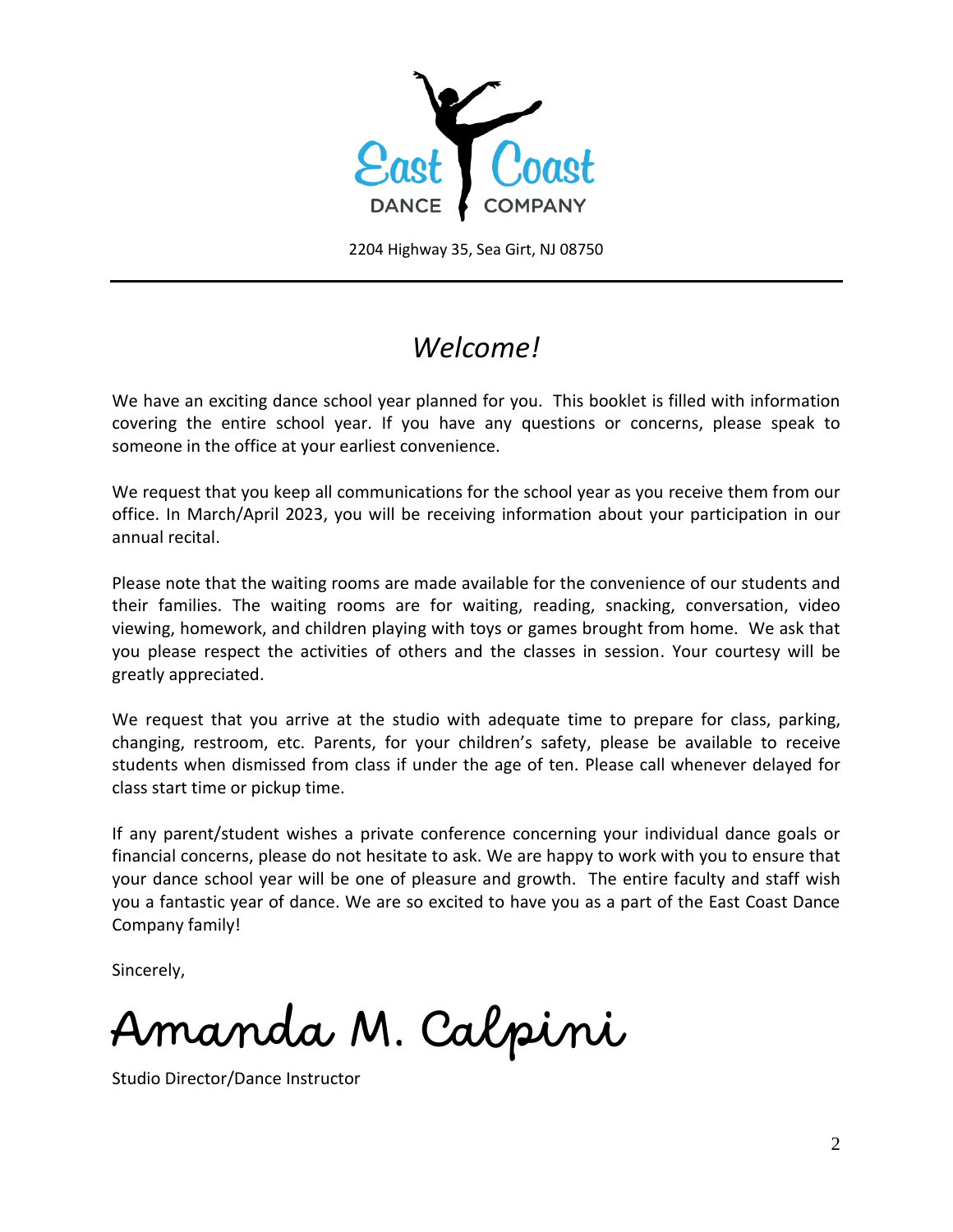## **Contents**

| <b>Student Placement</b>                   |
|--------------------------------------------|
| Tuition                                    |
| Refunds & Withdrawals                      |
| <b>Medical Situations</b>                  |
| Contagious Illness/Lice                    |
| Registration                               |
| Lost Items                                 |
| <b>Class Guidelines</b>                    |
| <b>Recital Showcase</b>                    |
| Make-up Classes                            |
| <b>Studio Closings &amp; Cancellations</b> |
| <b>Observing Classes</b>                   |
| Student & Parent Code of Conduct           |
|                                            |
|                                            |
|                                            |
|                                            |
| <b>Dress Rehearsal</b>                     |
| Costumes                                   |
| <b>Tickets</b>                             |
|                                            |
|                                            |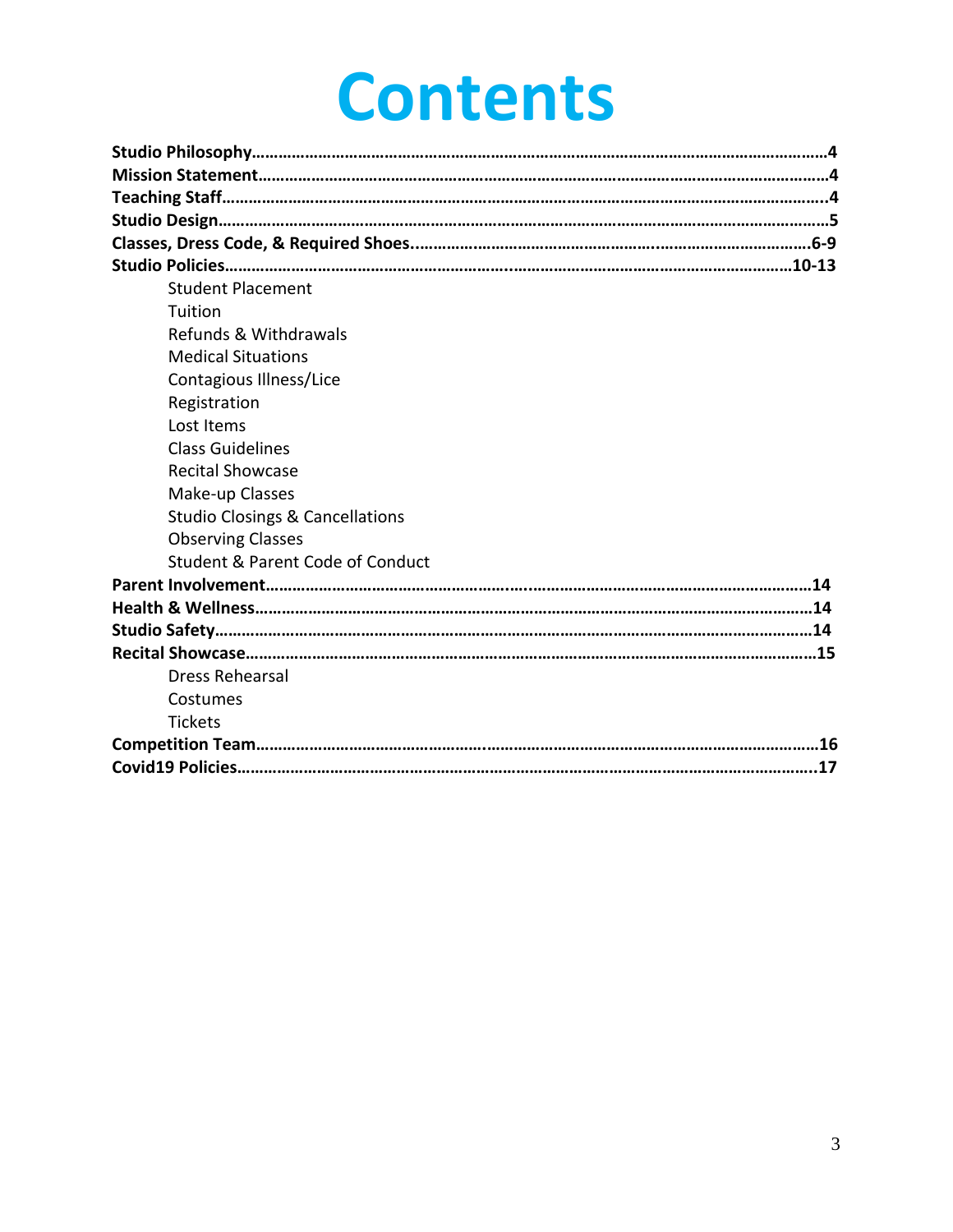## **Studio Philosophy**

East Coast Dance Company offers high quality instruction in all areas of dance. We employ only the finest instructors, provide a new, clean facility and workable class sizes so that students receive personal instruction at a reasonable cost. At East Coast Dance Company, our classes are designed to stimulate the enjoyment of dance while laying an important foundation for further training. As the student advances, the variety and intensity of the class work increases. We offer programs that allow our students to go on to careers in dance, as well as offer classes where students participate in dance for the exercise and pure enjoyment of the art form. We offer classes for beginning though advanced students, ages three through adult. Our classes and programs are designed to help all levels of dancers thrive in self-confidence and inspiration!

## **Mission Statement**

The East Coast Dance Company is committed to providing professional dance instruction in a safe, high-quality studio environment. The staff at East Coast Dance Company is comprised of vibrant and energetic teachers who are well trained in the field of dance. They understand what it takes to be a good dancer and make it a priority to pass that knowledge on to their students. We encourage students of all ages and skill levels to build an appreciation for the art of dance and to excel to their fullest potential while having fun. Our students are our first priority. It is our goal that they receive a positive and excellent education in dance.

## **Teaching Staff**

The teaching staff at East Coast Dance Company is chosen with great care. We have regular staff meetings where we discuss curriculum and teaching methods. Teachers monitor and discuss students' progress across each of the disciplines to make sure that each student is performing to the best of his or her ability.

Our staff strives to give each student the individual attention and instruction he or she needs to reach their potential. Each of our teachers brings a unique perspective, personality and skill set to the classroom environment. Students benefit from these differing approaches and environments as they mirror the professional environment dancers will encounter throughout their dance career.

We are fortunate that the New Jersey area is rich with wonderful dance teachers and make a strong effort to expose our dancers to them. Throughout the year, we offer Master Classes from professional choreographers and dance instructors and encourage our students to take advantage of these classes.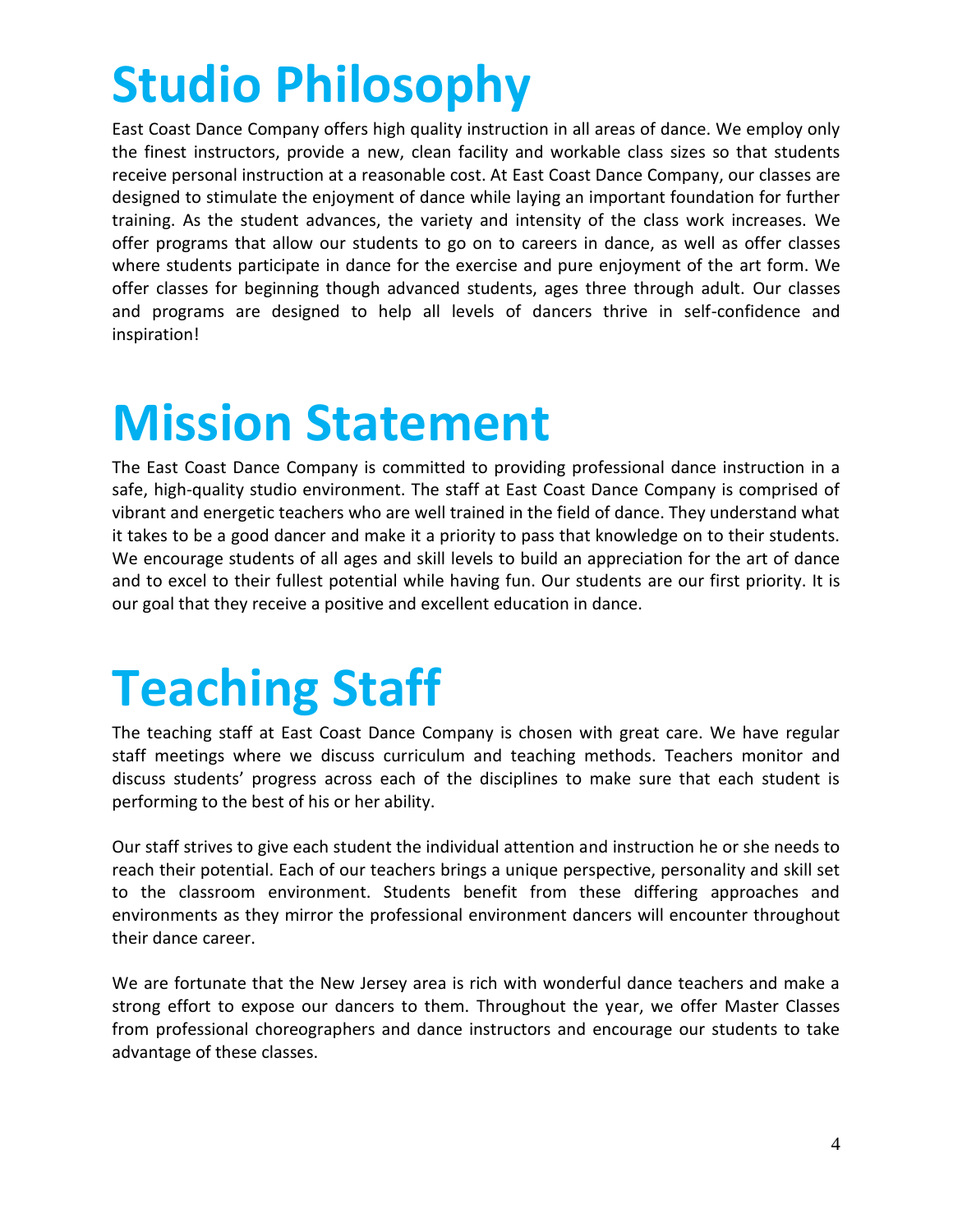## **Studio Design**

Our facility is designed for the dancer. Our 4,700 square foot facility has 4 studios, each with suspended wood or Marley floors. Our dance flooring enhances dance performance and greatly reduces the risk of injury. Each dance room is equipped with a fixed barre systems, as well as wall mounted mirrors and a brand new state-of-the-art sound system. Every studio has a oneway mirrored viewing window for your convenience.

We offer a comfortable waiting area, two bathrooms, a lost and found bin, and a front office television with our "News & Views" to keep you apprised of studio announcements and information about our dance world.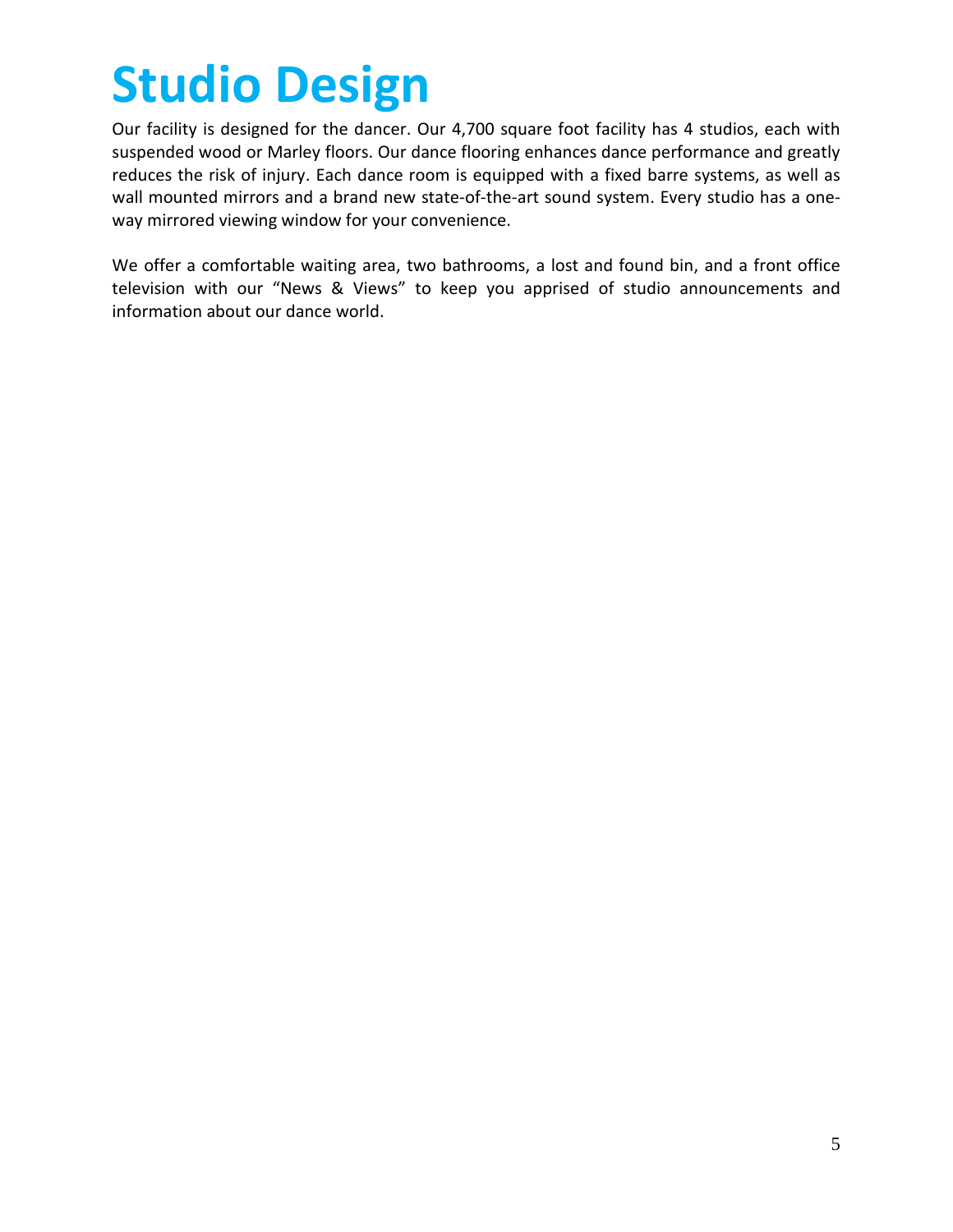## **Classes**

All our classes are divided into different levels, which are based on a student's ability. We believe that it is important for a student to be placed appropriately so they may get the most out of a class. Our dress code was established to promote the students' freedom of movement and the instructor's observation of correct technique. Hair should be worn off the face and neck, in a bun if possible. This enhances the dancer's vision and enables the instructor to observe proper alignment of the body.

**Combo Class** consists of two or more styles of dance within a 45 minute to hour and a half class (depending on the day & time). Students in this class will learn multiple dance techniques, as well as play fun dance games that assist with their understanding of fine motor coordination and flexibility. Along with key introductory skills, these classes focus on how to properly warm up, do progressions across the floor, and will work on a different themed dance each month! Combo classes are set by age and can include: Ballet/Tap, Ballet/Jazz, Ballet/Hip Hop, Hip Hop/Jazz, Ballet/Hip Hop, & Tap/Ballet/Jazz.

**Creative Movement** is a special music and movement class designed for our little ones! This class will include fun dance games to assist with the development of fine motor coordination along with singing and circle time. Multiple props are used including scarves, maracas, parachute, colored dots, and more! There is no recital routine for this class.

**Jazz** is an hour-long class set for the ages 8 and up. This class will consist of a 20 minute warm-up that will help increase flexibility and focus on the essential jazz techniques across the floor. A dance combo with be taught at the end of every class. This a great, high energy class for every dancer!

**Tap** class is an hour-long and set for the ages 8 and up. This class will teach the students rhythm made by movement of the feet. Tap is essential in developing timing, rhythm and coordination!

**Hip Hop** is an hour-long class set for the ages 4+ and up. This is a fun class that requires no previous experience; just lots of energy and dynamic expression! This class consists of warm-ups along with funky and cutting edge choreography. Appropriate music from the hottest singers and recording artists are played throughout the class! All boys hip hop classes are available depending on the season.

**Lyrical/Contemporary** class is an hour to an hour and a half in length and geared towards ages 8 and up. These classes require technique along with a strong passion for dance! These styles of dance helps dancers incorporate their feelings with their movement and spatial awareness. The student's expression and emotional feelings are emphasized within each class. Ballet is HIGHLY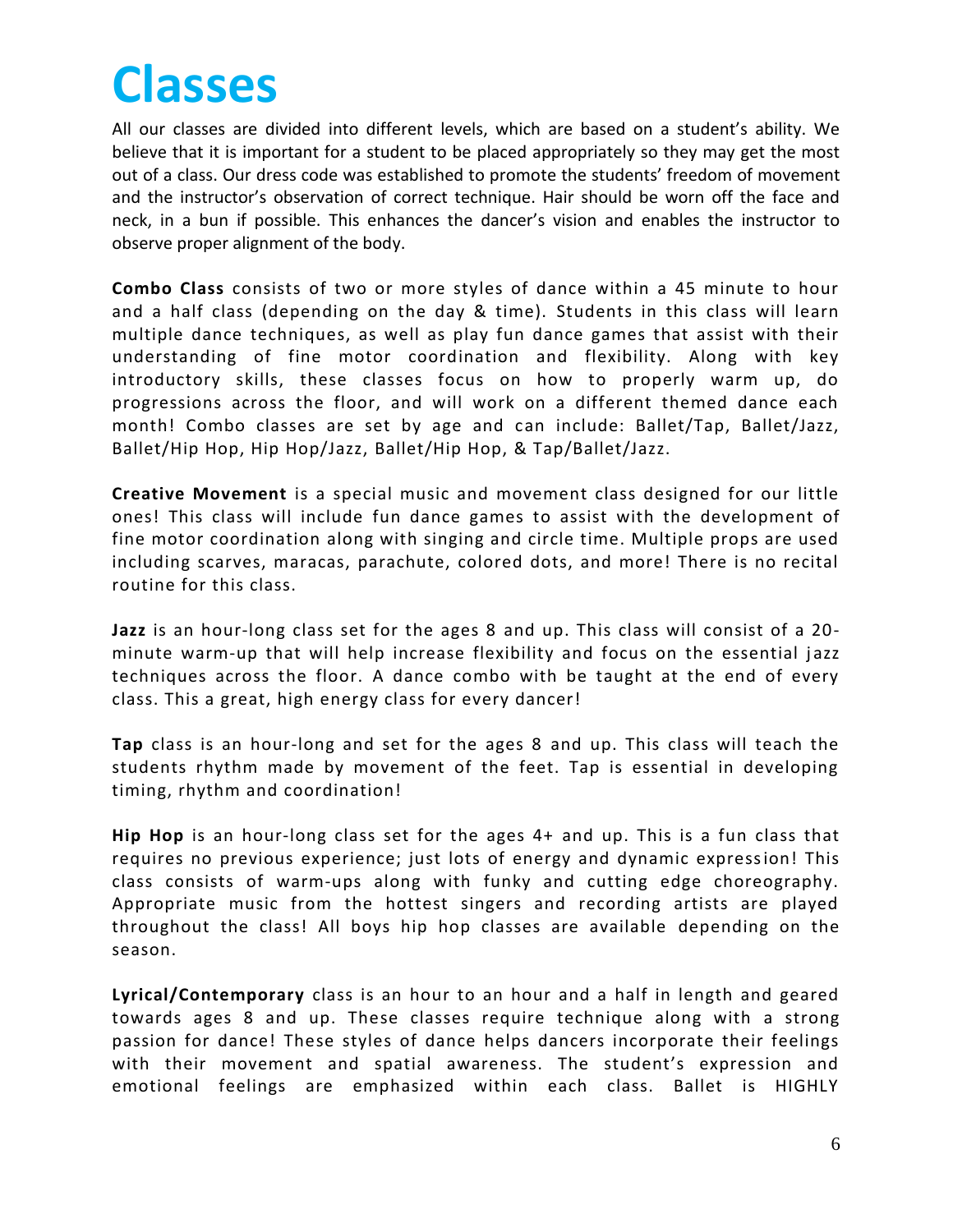recommended if taking lyrical/contemporary, as it heavily assists in the mastering of the class.

**Ballet** class is an hour to an hour and a half long depending on the level and age of the student. Ballet is the foundation and discipline of all other dance styles! Students will complete barre exercises in each class, working towards a strong foundation of ballet technique. A recommendation from the teacher will determine if the student will be put on pointe. Both recital class and technique only classes are available.

**Acro/Tumbling** at East Coast Dance Company is an hour-long class learning basic tumbling floor work and contortion. The Beginner level will work on basic techniques such as cartwheels, round-offs, hand stands, chin stands, forward rolls. The Intermediate and Advanced levels will work towards skills such as front and backhand springs, side ariels, front ariels, and many more challenging tricks. There are no recital routines for these classes.

**Jumps & Turns** technique classes are geared towards working on a dancer's technique, specifically in jazz, lyrical, and ballet. This class will serve as a great supplement to every dancer's weekly schedule. The class will consist of flexibility training, floor work, and improving many popular jumps and turns taught in other classes. There are no recital routines for these classes.

**Stretch & Strength** is a great supplement to any dancer looking to improve his or her flexibility, core strength, and balance. This class is designed to help dancers understand proper body alignment, balance techniques, and work on flexibi lity and strength exercises. There are no recital routines for these classes.

**Modern** This class focuses on interpretive and contemporary movement as opposed to structured steps. Our modern class encourages dancers to express themselves in through emotion and breathing techniques. This class is an excellent supplement to any dancer looking to enhance their overall dance training.

**Private Lessons** are available in all styles of dance. Private and semi-private lessons are arranged by appointment. Please see one of our front desk to schedule or email us at [eastcoastdancenj@gmail.com](mailto:eastcoastdancenj@gmail.com)

**INTENSIVES & MASTER CLASSES** are offered throughout the year. We encourage every dancer to take advantage of these opportunities to study with the guest teachers who not only have exceptional credentials but provides our dancers with the opportunity to learn new and different techniques. We feel it is important for our students to be exposed to different styles of teaching as it makes a dancer well-rounded. Intensives and master classes will be made available periodically throughout the year and registration information and requirements will be posted in the studio.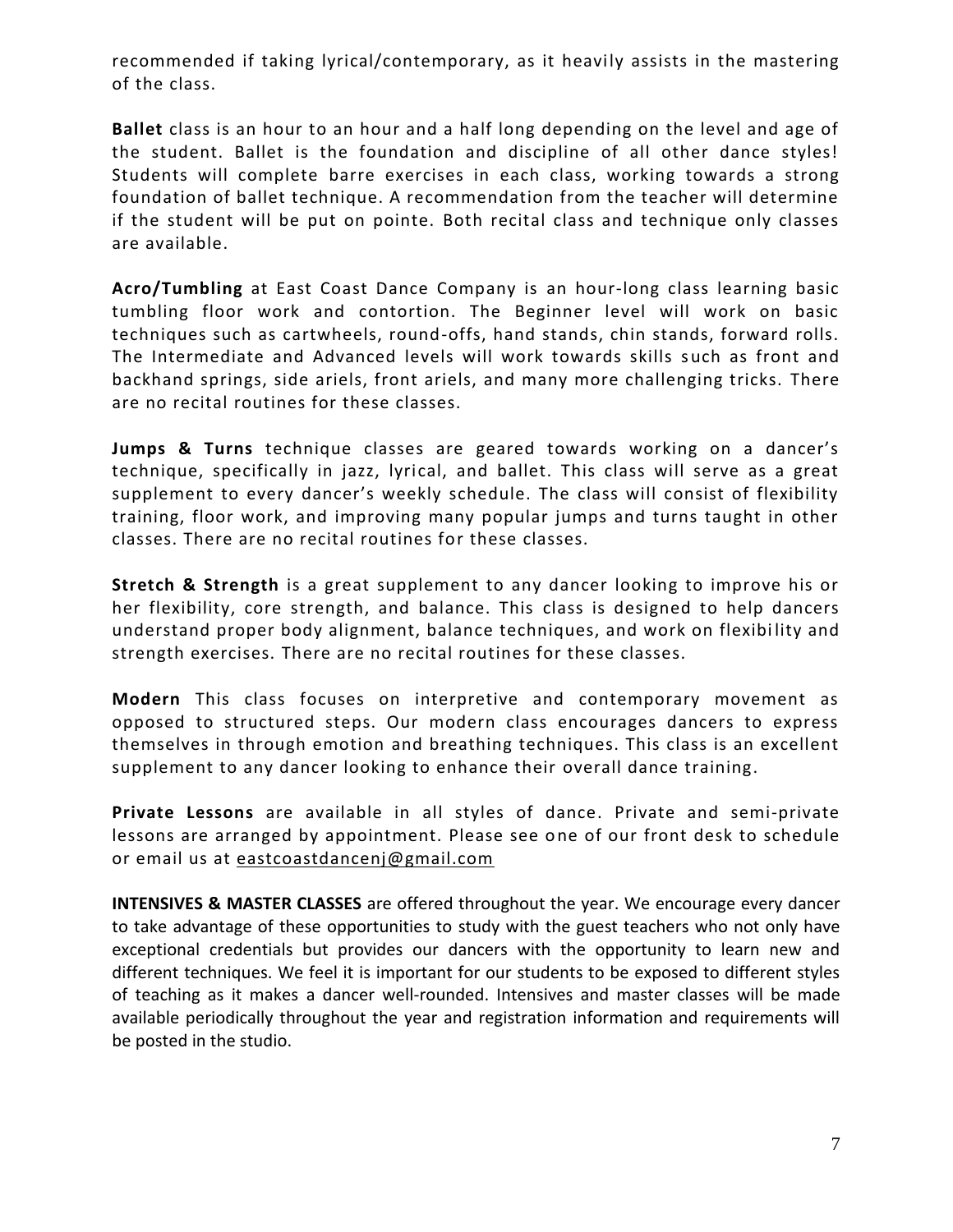### **Dress Code – Recreational Dancers**

### **COMBO Classes**

Any color leotard with white, pink, or black tights and correct shoes, tutus and skirts allowed

### **Jazz/Modern/Jumps & Turns/Contemporary/Lyrical/Tap/Musical Theater/Acro**

- Girls: Convertible tights with any color leotard OR bra top with shorts/leggings. Hair must be up and out of face in ponytail or bun
- Boys: T-shirt or tank top with form-fitting pants, leggings, or shorts
- No t-shirts or baggy clothing allowed

### **Ballet**

- Girls: Any color leotard, pink tights, MUST have a hair in a bun
- Boys: White t-shirt with black form-fitting shorts, leggings, or pants
- No baggy clothing ballet wrap skirts and ballet sweaters only

### **Hip Hop**

Comfortable, loose-fitted clothing is allowed. No jeans. Dancers MUST have the correct shoes. No street shoes allowed as it damages our floors.

### **Dress Code – Competitive Dancers**

### **Jazz/Modern/Jumps & Turns/Contemporary/Lyrical/Tap/Musical Theater/Acro**

- Girls: Any color leotard OR bra top with shorts or leggings. Hair must be up and out of face in ponytail or bun
- Boys: T-shirt or tank top with form-fitting pants, leggings, or shorts
- **No t-shirts or baggy clothing allowed**

### **Ballet**

- Girls: Any color leotard, pink tights, MUST have a hair in a bun
- Boys: White t-shirt with black form-fitting shorts, leggings, or pants
- No baggy clothing ballet wrap skirts and ballet sweaters only

### **Hip Hop**

Comfortable, loose-fitted clothing is allowed. No jeans. Dancers MUST have the correct shoes. No street shoes allowed as it damages our floors.

### **Uniform Required**

• Rehearsal Days Only – Thursday & Saturday with hair in bun

### **January thru March**

• Team dancers are to wear all black (leotard, shorts, bra top, leggings – no baggy clothing) to all classes labeled "ROUTINE REHEARSAL" classes. Invite Only Ballet & Pointe "Routine Rehearsals" must wear ballet attire listed above.

### **Petite Team Attire Requirements**

- Thursday Uniform, hair in bun
- Friday Black leotard, pink tights, hair in bun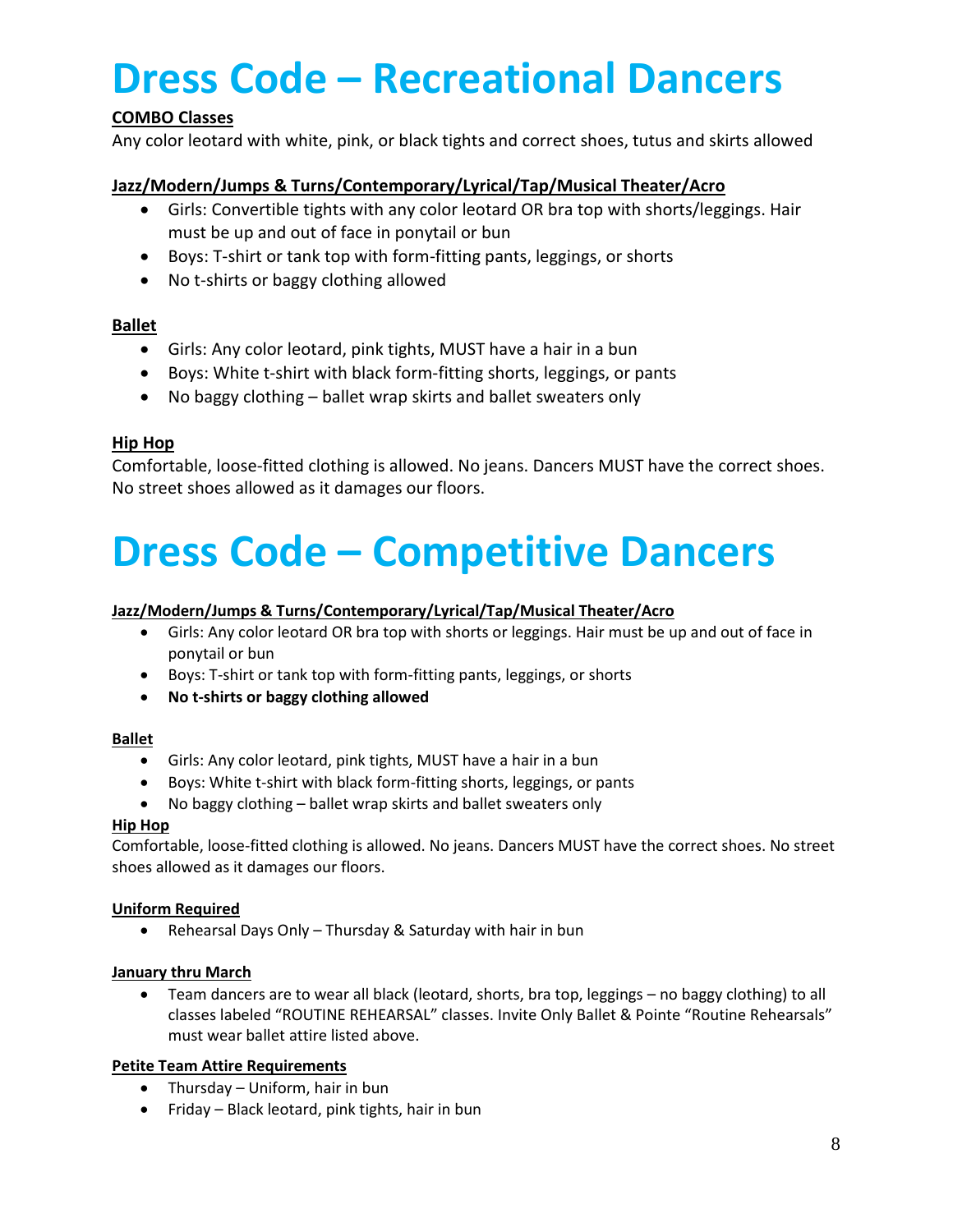### **Required Shoes – Recreational Dancers**

### **Ballet (ages 8+)**

Girls - Capezio "Hanami" Style #2037W in light pink canvas Boys – Capezio "Hanami" Style #2037W in black canvas

### **Lyrical & Contemporary (ages 8+)**

Bodywrappers "Twyla" Style #621 - tan leather half sole

### **Jazz (ages 8+)**

Capezio "E-Series" Style #EJ2 in caramel

**Tap (ages 8+)** Capezio "Fluid" Style CG17 in black

### **Hip Hop (all ages)**

Pastry "Pop Tart GRID" Style #PK153100 (youth) or #PA163100 (adult) in black with white sole [www.lovepastry.com](http://www.lovepastry.com/)

### **COMBO Classes - Tap, Ballet, Jazz, Hip Hop**

- Tap Capezio "Mary Jane Buckle Strap" Style #3800C in matte black
- Ballet Capezio "Lily" Style #212C in pink
- Jazz Capezio "E-Series" Style #EJ2 in caramel
- Hip Hop Pastry "Pop Tart GRID" Style #PA153100 in black with white sole

### **Required Shoes – Competitive Dancers**

### **Ballet (All Levels)**

Girls - Capezio "Hanami" Style #2037W in light pink canvas Boys – Capezio "Hanami" Style #2037W in black canvas

**Lyrical** - Bodywrappers "Twyla" Style #621 - tan leather half sole **Contemporary & Acro** - Barefoot, no shoes required **Jazz** – Block "Pulse" Leather Jazz Shoe #S0470 in tan & in black (competitive dancers need both colors) **Tap 1 –** Capezio "Fluid" Style CG17 in black **Tap 2** - Capezio "Fluid" Style CG17 in black **Tap 3 & 4** - Bloch "Jason Samuel Smith" Lace Up Tap Shoes Style #S0313L in black **Musical Theater 1 & 2** - Capezio "E-Series" Style #EJ2 in black (same shoe as jazz) **Musical Theater 3** – Capezio "Pedini Femme" Style #PP323 in black **Musical Theater 4** – Bloch Womens Splitflex 2.5" Heel Character Shoes Style # S0390L in black **Open (Levels 1 – 4)** – TBD (It will be barefoot, jazz, or lyrical shoe) **Hip Hop 1 -** Pastry "Pop Tart GRID" Style #PA153100 in black with white sole **Hip Hop 2, 3 & 4 -** Pastry "Studio Trainer" Style #PK172050 in black/white

### **Petite Team**

- Tap Capezio "Fluid" Style CG17 in black
- Ballet Capezio "Lily" Style #212C in pink
- Jazz Capezio "E-Series" Style #EJ2 in caramel
- Hip Hop Pastry "Pop Tart GRID" Style #PA153100 in black with white sole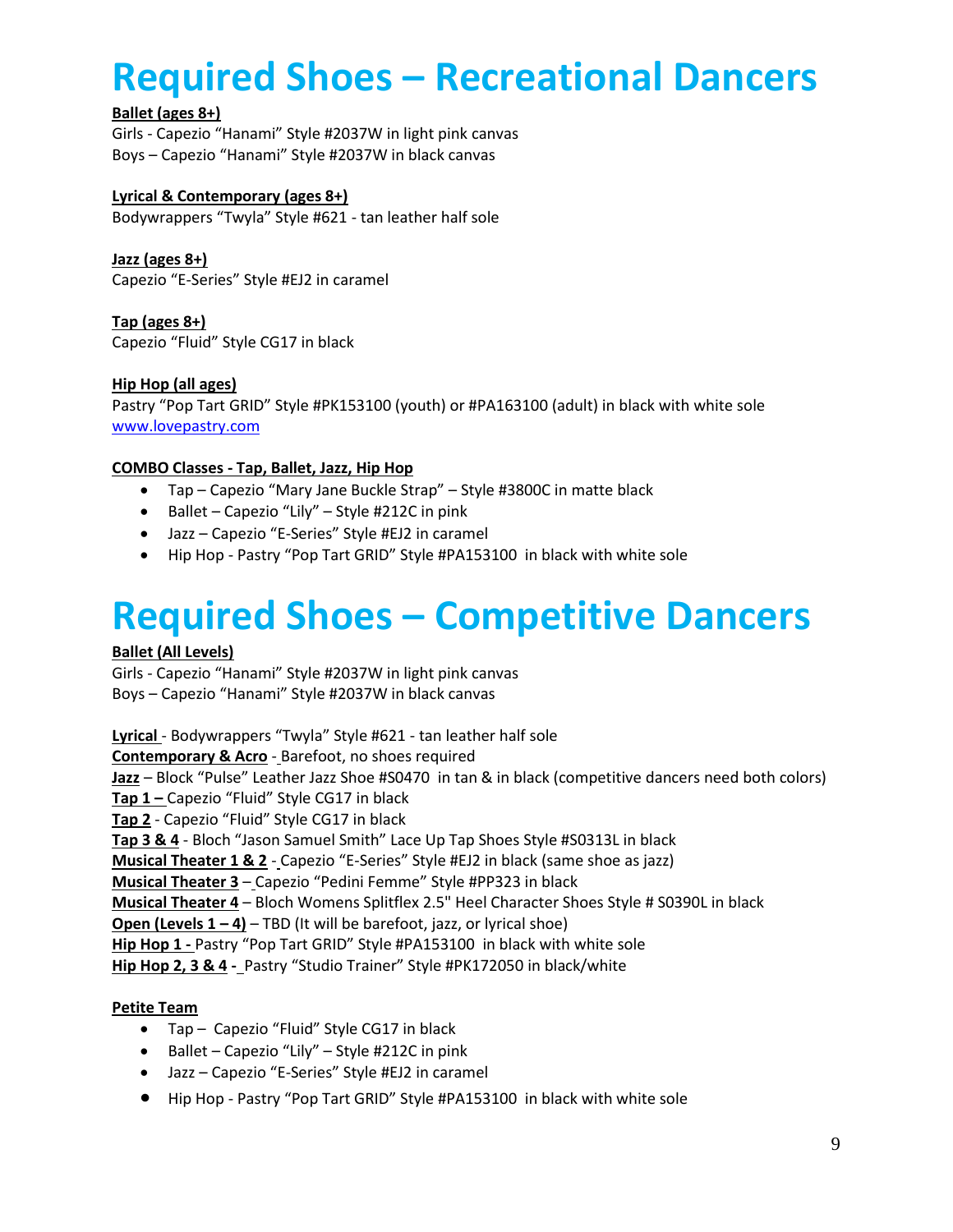## **Studio Policies**

**CLASS LEVELS** are divided into levels based on a student's ability, not necessarily by age (except for some early age classes). Unlike grade levels in school, students do not necessarily move to the next level each year. We have a great deal of curriculum to cover in each level and we want to make sure that the student is comfortable, strong, confident and technically correct before moving up. Some students may take a level for a couple of years, others may move through a level in less time. The determination is made on an individual basis by the instructor.

Each student progresses at his or her own pace. Students advance to more challenging levels as they safely master the requisite skills and techniques, not specific combinations. Please be patient and encouraging with your child. Dance is an art form and cannot be rushed. Often our levels do not coincide with other studios. Some studios have three levels while others may offer ten.

**STUDENT PLACEMENT** is critical to a child's success as a dancer. East Coast Dance Company believes that it is important for every student to be placed appropriately so that he/she can get the most out of the class. Our instructors take a personal interest in each student. Initial student evaluation involves determining a student's present ability in light of previous dance experience, individual skill and muscle development. New students age 8 and younger should register for a class according to our age guidelines. We encourage older new students who would like to register for an hour long class to try a class before committing to the entire year in that specific class.

Please contact the studio for information about our placement. Our instructors closely monitor the progress of each student to maximize the benefits of their dance training while minimizing the risk of physical strain.

### **TUITION**

Summer Tuition is due upon registering. Full season tuition can be paid in full, or in monthly payments. **Payments are due on the first of each calendar month. If tuition is late and past the 10th of the month, there will be a \$25.00 late fee added to your account and your credit card on file will be automatically charged on the 11th of each month.** If another payment method is preferred, tuition balances must be paid using another method before the  $11<sup>th</sup>$  or else the card on file will be charged.

All payments made to ECDC can be as cash, check, or credit. We accept Visa, Master Card, Discover and American Express. There will be a \$30.00 fee for any returned checks. No credit is given for student absences or snow cancellation. If you make a payment late, please include your late fee or you will be billed. If you make your payments by mail, be certain to allow adequate time for mail delivery. Thank you for your cooperation.

Any student with an overdue balance of more than 45 days will not be allowed into class until payment in full is received. Overdue balances must be paid by cash, money order, or bank check. If you change your class style, add or delete a class or have any questions concerning the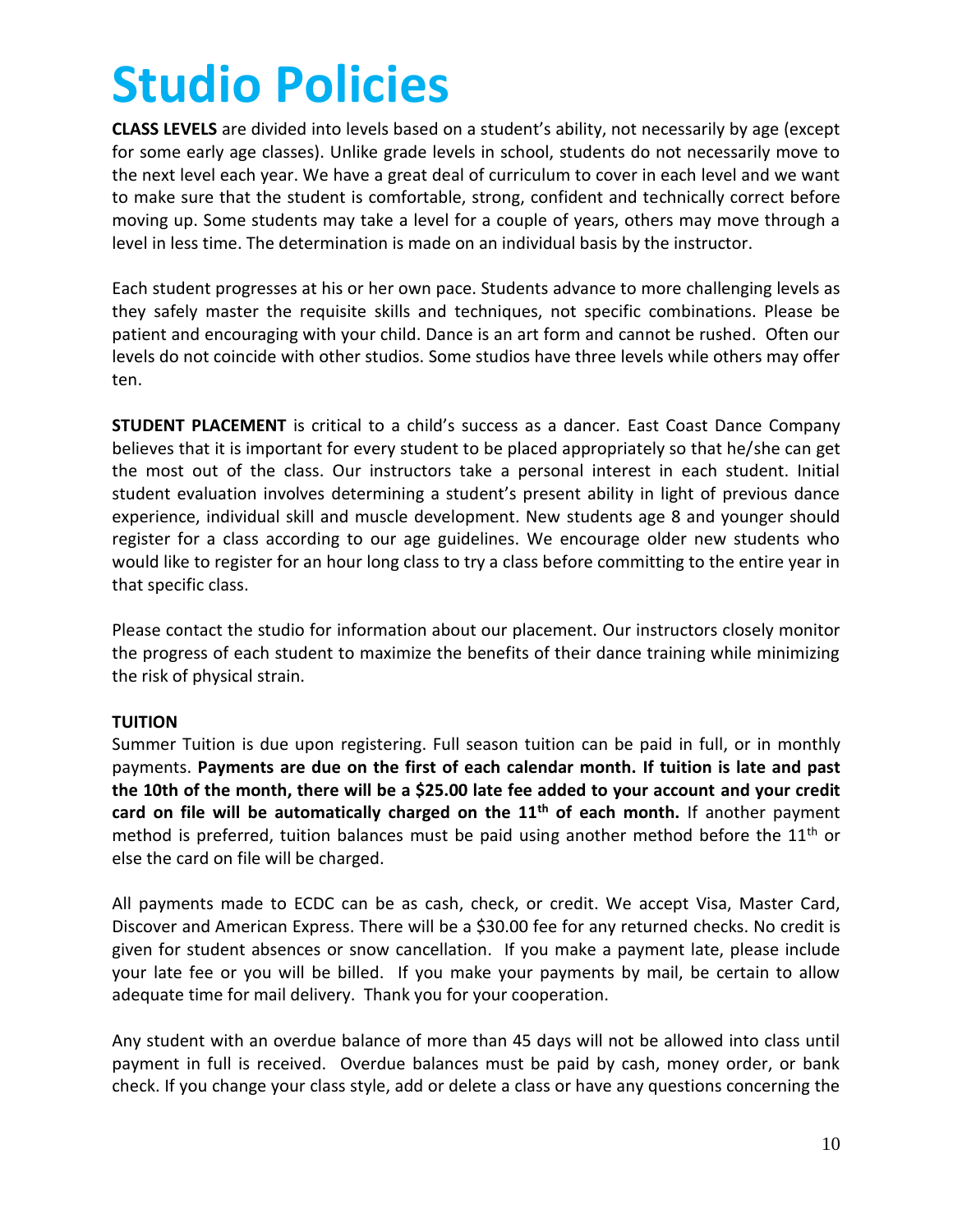monthly charge, please inform someone in the office. Please make up any missed class within **one month** of your absence if possible; no credit will be given for missed classes.

The quality of our facility and faculty depends upon a system of mutual respect and cooperation. We understand that anyone may make a late payment from time to time, but please be respectful of our tuition policies. Thank you.

### **REFUNDS & WITHDRAWLS**

Are not made once a session is underway unless the studio must cancel a class.

If a student must withdraw from a class, **please notify the dance school in writing immediately**, as you will be charged for classes until that time. Refunds are not given on tuition paid. If you withdrawal your child from dance after December  $1<sup>st</sup>$  with no notification, your account will continue to be charged until the studio is properly notified in writing.

### **MEDICAL SITUATIONS**

In the case of medical condition which prevents a student from dancing and exists for 30 days or more, a credit will be issued toward the next semester under the following conditions:

- 1. A letter must be presented from a doctor stating the medical condition and the number of days a dancer is unable to participate in class
- 2. A credit, determined by the number of days as indicated by the doctor, will be issued toward tuition for the subsequent semester only and cannot be carried over to subsequent semesters
- 3. Dancers, if physically unable to participate in class, must continue to attend and observe their classes so they do not fall behind in the curriculum.

### **CONTAGIOUS ILLNESS/LICE**

If your child/children have contracted a contagious illness/head lice, he/she are not permitted to enter the studio for 24 hours of diagnosis. Upon return, a doctor's note must be presented to the front desk indicating they are no longer contagious and can resume normal activity.

### **REGISTRATION**

Registration is on a first come, first served basis. All registrations are processed in the order received. Class size limitations will be observed and we do not hold spots for returning students, so please register as soon as possible. After the priority registration, ALL registrations (for new and returning students) are processed in the order received. Registration confirmations are not sent. You will be notified only if we cannot register you for the class your requested. We require a minimum of 5 students to run a class.

### **LOST ITEMS**

Please label all belongings. A lost and found box can be found in the studio's dressing area. All valuables should be securely put away in one of our student storage areas. The studio will not be held responsible for lost items.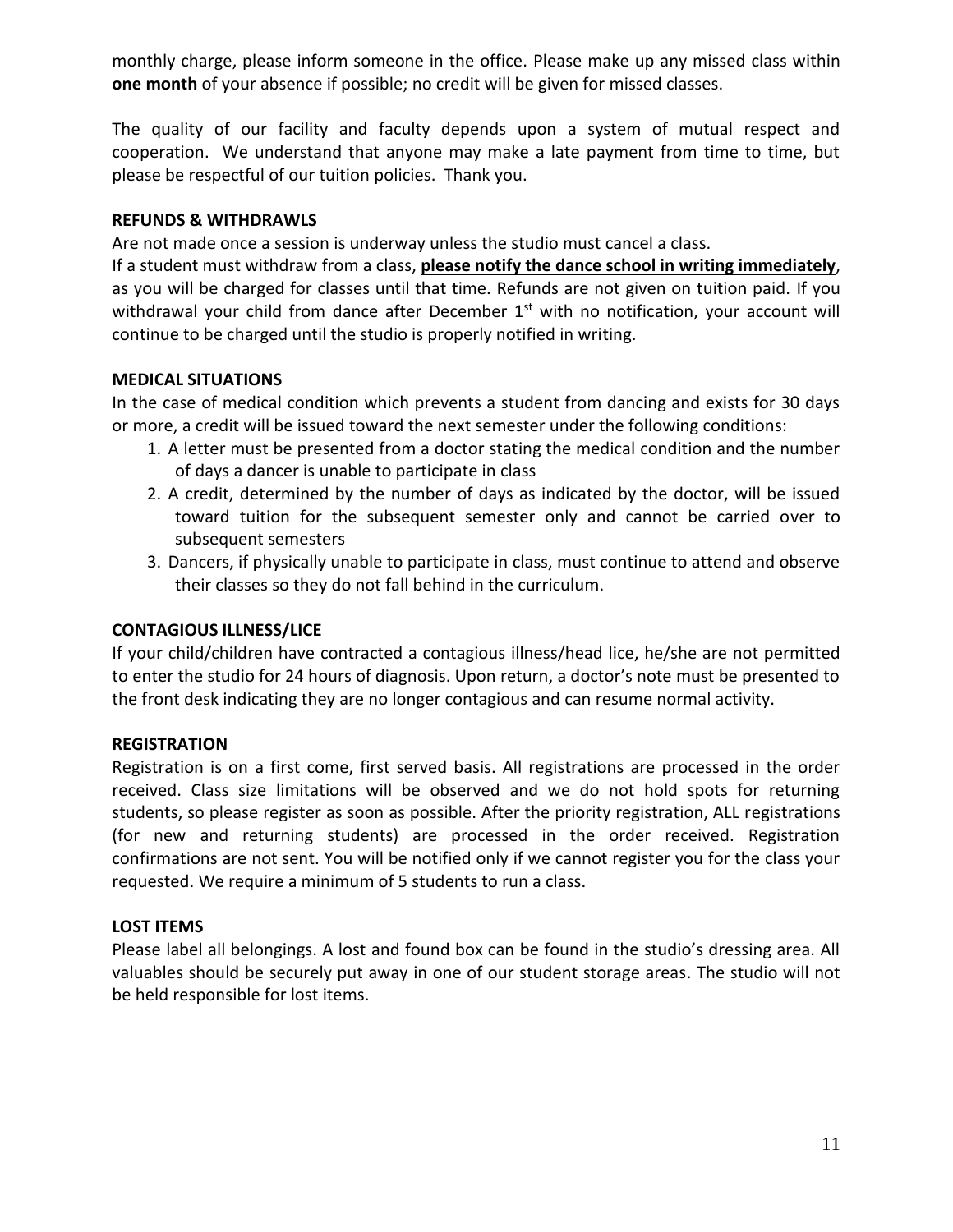#### **CLASS GUIDELINES**

- We request that students carefully observe our dress code outlined in this booklet.
- All students are encouraged not to leave the room once class has begun. Please allow for appropriate restroom use prior to class. Very young children will be treated sensitively as the need arises. Preschool children may need a parent's attention from time to time for various reasons including bathroom or behavior issues. Please do not leave the waiting room when very young children are in class without informing the office or having another parent responsible during your absence. We make every effort to have all children feel safe and cared for in a loving and inspiring learning environment.
- School age children and teens: *please practice respect.* Students are not to be socializing in a disruptive manner during the class with other students. Please come early or stay late to enjoy friends in the waiting area. Please honor your teacher and fellow students by giving full attention and co-operation. You will be advised if we feel any student is not well adjusted to the classroom environment for any reason over time.
- During class if a student complains of being ill, or sustains an injury and cannot participate, the instructor will send them to the office were the parents will be notified if not on the premises.
- Only students with a pre-existing sickness/injury are allowed to observe class. The parents must notify the office if a student is to observe class.

### **RECITAL SHOWCASE**

If you have a child in more than one class or more than one child attending ECDC we do our very best to keep them in one show; however we cannot guarantee it. Tuition, costumes and all remaining balances must be paid in full prior to the sale of tickets. Tickets will not be sold or held aside for anyone with an existing bill. NO EXCEPTIONS!

#### **MAKE-UP CLASSES**

If your child is sick or was unable to attend his or her scheduled class, we will allow them to make-up the class if the class you picked was level and age appropriate for the dancer. ECDC does this as a courtesy to our clients, so please do not ask for a credit or refund. All students who are attending a makeup class are to sign in at the front desk upon arrival.

### **STUDIO CLOSINGS & CANCELLATIONS**

Weather closings will be posted on our website (www.eastcoastdancenj.com), Instagram account, Twitter, and studio voicemail. If the class is canceled due to bad weather, we are not required to make the class up.

### **OBSERVING CLASSES**

ECDC encourages parents, relatives and friends to come in and observe a class from our viewing windows. Instructors will not allow parents to sit in the studio rooms; it is a distraction to all involved. Parents are not allowed in classroom until the class is over. Out of town guests may request to visit at any time throughout the year as long as it is in advance. Parents and friends will be invited by the instructors to come observe periodically throughout the dance year as well as during our Observation Week.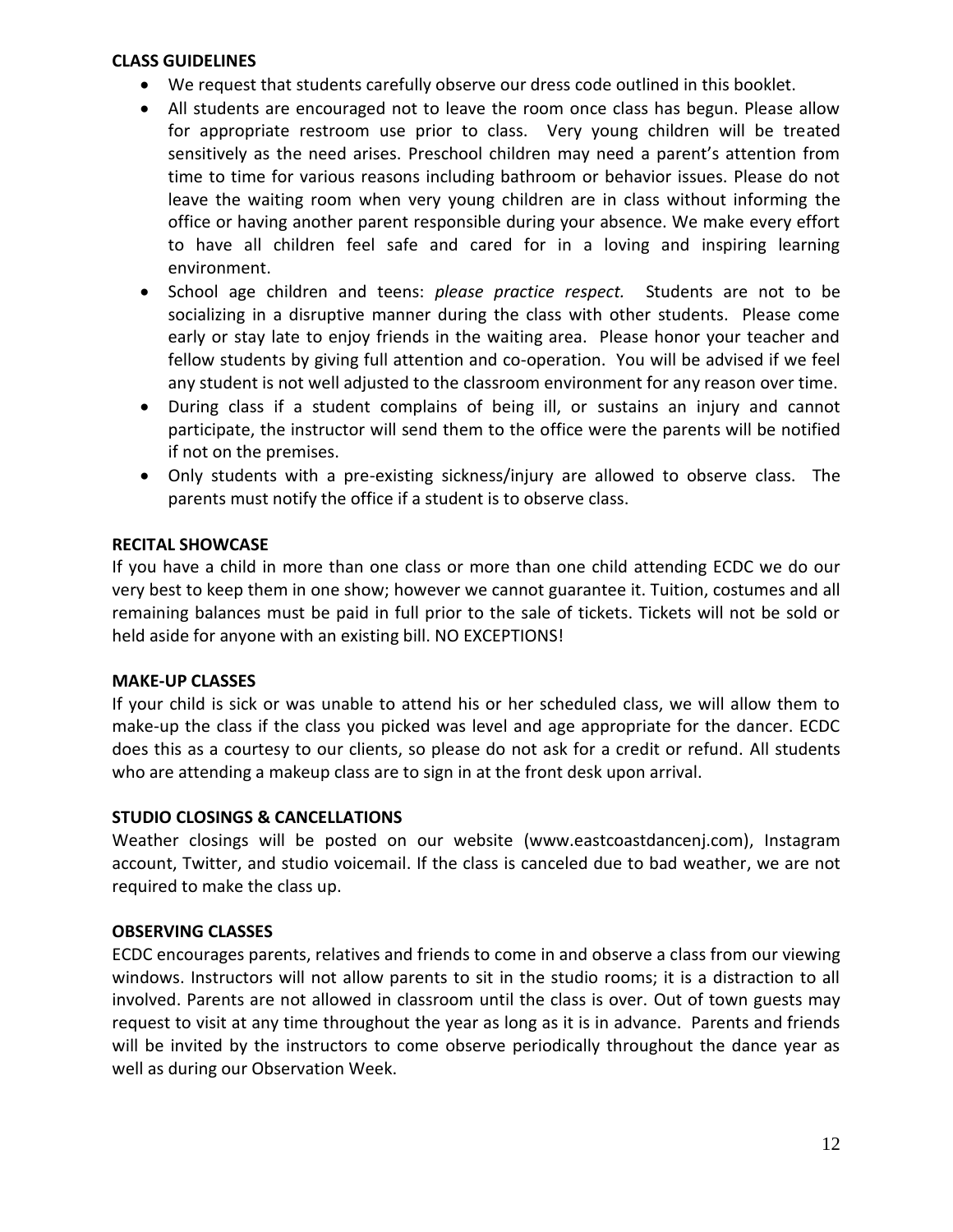#### **STUDENT AND PARENT CODE OF CONDUCT**

I understand that it is my responsibility as a parent to monitor my dancer's social media accounts including but not limited to text messages, Instagram, Facebook, Snapchat, House Party, etc. Any dancer who posts negatively about the studio, the competition team, or any staff member or fellow dancer will be immediately dismissed from the studio. This includes posts on a dancer's "fake" accounts. Every student that wears the East Coast Dance Company logo is expected to carry themselves in a way that brings dignity and pride to themselves, their fellow classmates, their teachers, and the studio as a whole.

In the event that an incident that is considered bullying occurs, the student, the student's parent, and the studio teachers will have a meeting to address the behavior. If the negative behavior continues, the student will be asked to leave the studio. This is possible at any time throughout the year, from the first day of practice to a week before the recital.

I understand that I am a role model for my dancer. Any negative talk, text, email, or social media engagement about the studio, teachers, staff, other parents or dancers is prohibited. Those who engage is such type behavior will be immediately dismissed from the studio with no refund. No parent is to negatively talk, text, email, etc. about any other parent or dancer in the studio. Parent to parent communication must stay civil and friendly. Passive aggressive behavior will not be tolerated. Any dancer (or parent) showing an extreme emotional outbursts or negative behavior towards any staff member will be automatically dismissed from the studio.

Respectful dance studio etiquette is expected and upheld at all times. East Coast Dance Company reserves the right to dismiss any student, client, or parent whose attitude, attendance, or conduct is found to be disruptive or unsatisfactory whether on our premises or at an event that ECDC is attending.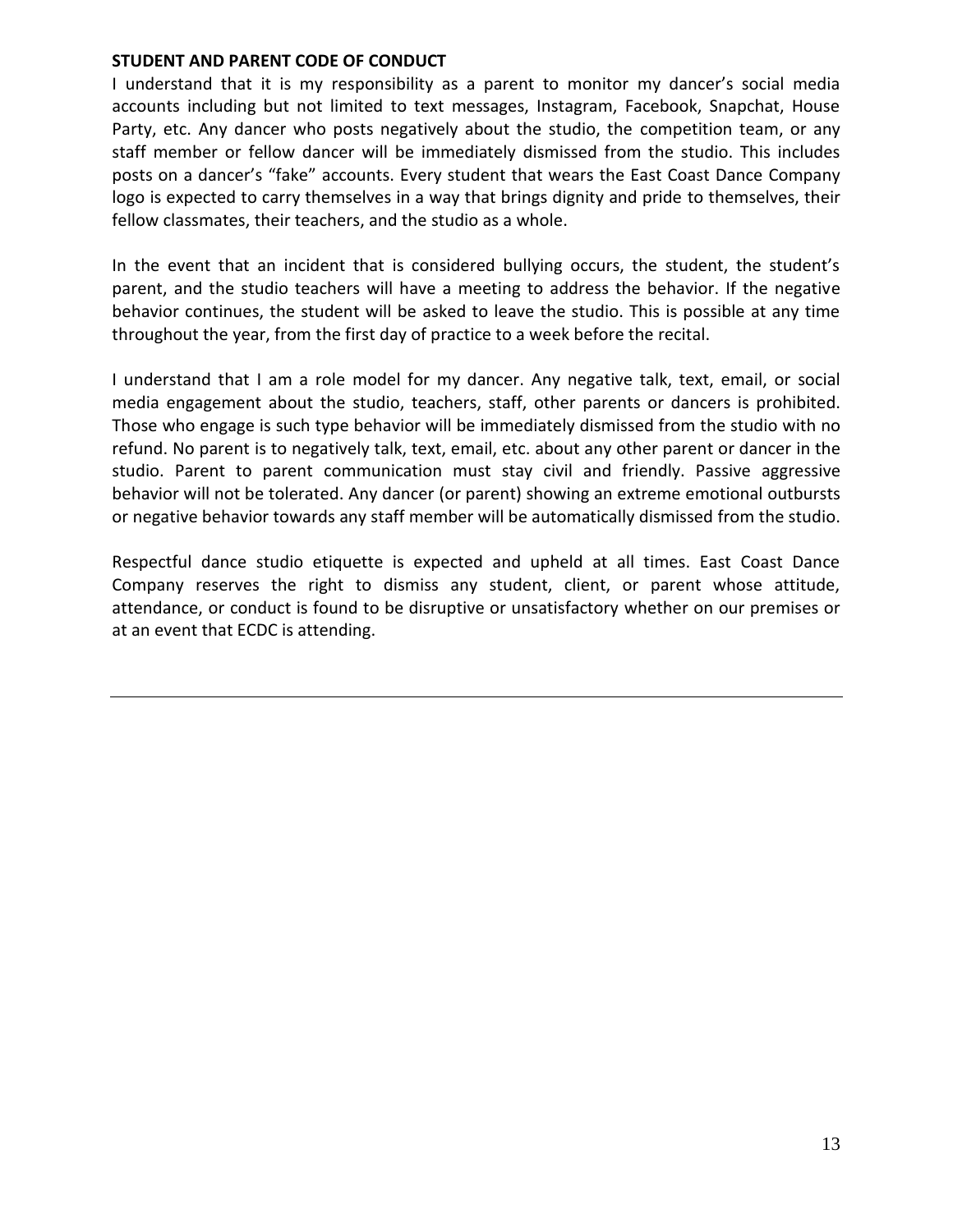## **Parent Involvement**

We encourage parental involvement by sending home newsletters with information about important studio news and events. Each year, parents are invited to a Parent Observation Week where you may come watch your child in their dance classes. Please remember that this is a class and we ask that you observe discreetly and respectfully. Younger siblings may find it difficult to sit through an entire class, so please consider making other arrangements.

If a parent cannot attend the Parent Observation Week class, we encourage him/her to make arrangements with the instructor to observe another time. We want parents to observe their child's progress and to offer encouragement and praise for his/her accomplishments. Parents are encouraged to watch their children from our one way mirrored viewing windows. Combo classes and Creative Movement classes will be invited once a month to observe the last ten minutes of class.

## **Health & Wellness**

We encourage our dancers to be healthy. Dancers are athletes and should treat their bodies accordingly. A dancer's body is his/her instrument. Please encourage your child to eat healthfully and drink plenty of water. If a student is sick, please do not attend class. We do not want the dancer to end up sicker and we want to minimize the transmission of disease.

## **Studio Safety**

The studio has security cameras recording at all times using a closed circuit system. Cameras are recording in all areas of the studio except the restrooms. East Coast Dance Company reserves the right to review and investigate footage should an incident arise on studio premises. This is for the safety and well-being of all our students and their families.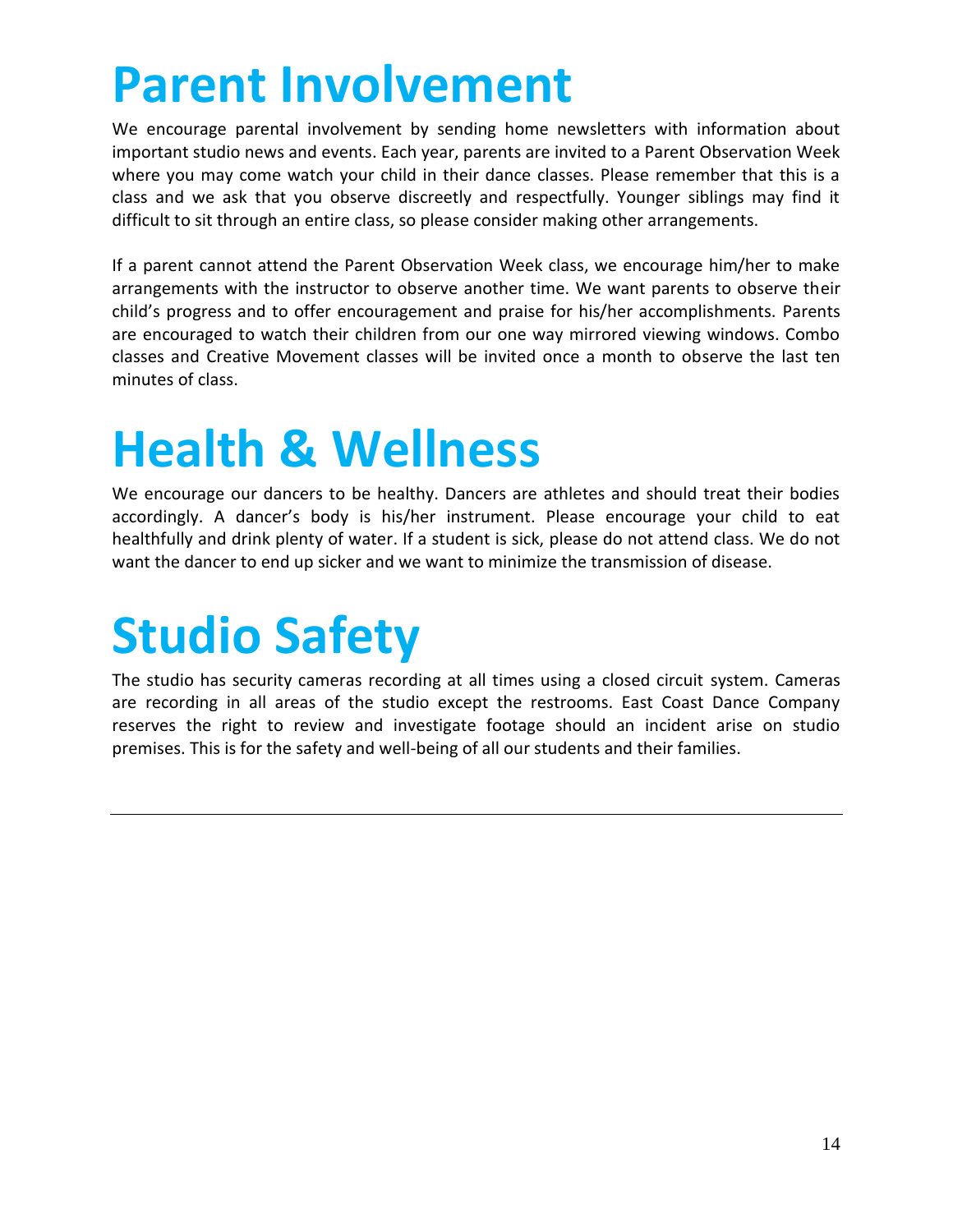## **Recital Showcase**

We conclude each year with a Recital Showcase in June. This performance is a celebration of the skills and techniques the students have mastered over the course of the year. The performance consists of short dances choreographed from steps that the students have been working on all year. Students begin learning the pieces after Winter Break, in the second half of the dance year. **Recital is mandatory for all dancers participating in a class**. The only classes without a recital routine are designated on our schedule with a (\*).

Good classroom attendance is vital to the choreography of the piece and to developing a strong working relationship with the other dancers in the piece. This relationship helps the student feel comfortable, confident and relaxed on stage. It is frightening to a student to be on stage in front of hundreds of people and not know what he/she is doing. Only a portion of class time is dedicated to learning the recital dance. Learning a routine helps the dancer understand sequencing and timing. We find that the Recital Showcase provides our dancer's a chance to perform is a rewarding and confidence building experience.

**DRESS REHEARSALS** are scheduled prior to the recital showcase and are designed to help the dancer understand the expectations for the performance. It helps the dancer get his/her bearings on stage, develop a level of comfort in front of an audience and allows teachers to set the lighting, finalize blocking and address any costuming issues. Dress rehearsal should be a priority for every dancer.

**COSTUMES** Costume payments are due December 1<sup>st</sup>, are generally \$100.00, and are nonrefundable.

**TICKETS** Each audience member is required to purchase a ticket for our recital showcase performance. Ticket sales cover the cost of the theater rental, stage technicians, program printing and much more.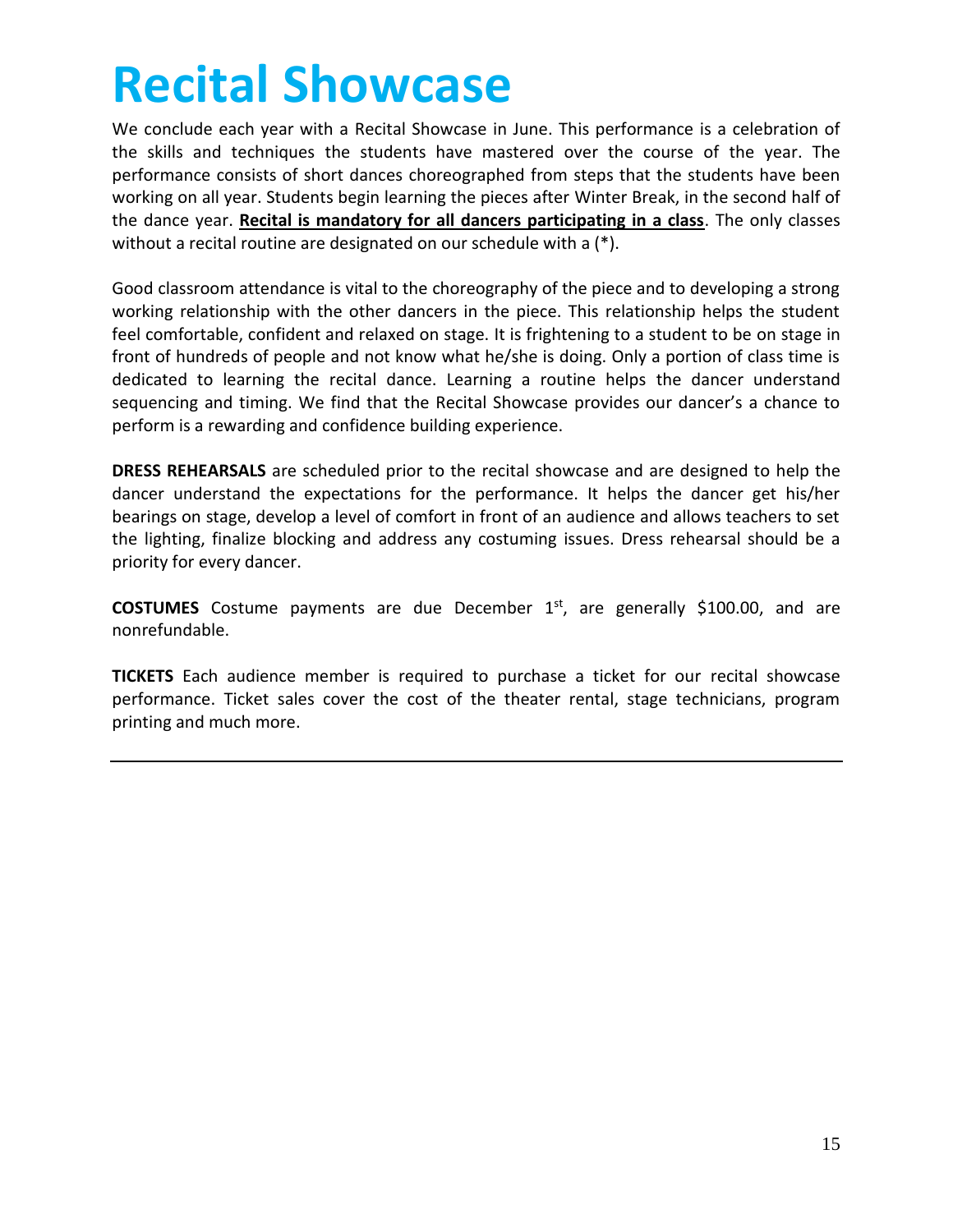## **Competition Team**

The competition team at East Coast Dance Company is our highest level performing ensemble. Company members must have a strong focus and desire to fully commit themselves to our program. Our competition team has specialized classes during the dance school year as well as all rehearsal time built into their weekly schedules. We take great pride in our performing company and love training well-rounded, diverse dancers who have a passion for dance and performance! The ECDC competition team is a commitment for both the dancer and their family. All dancers and their families must sign contracts of agreement to participate in our competitive program.